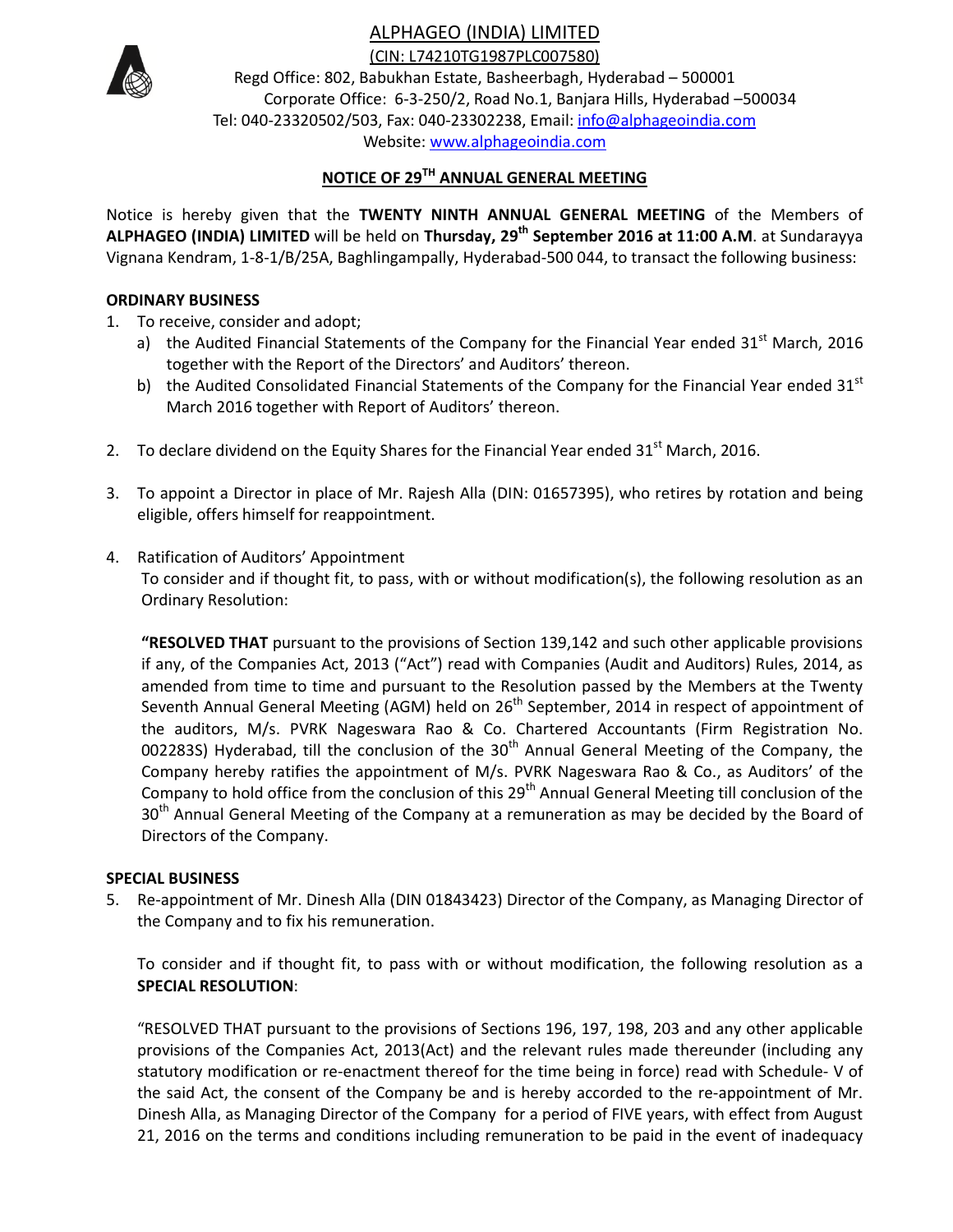

(CIN: L74210TG1987PLC007580)

Regd Office: 802, Babukhan Estate, Basheerbagh, Hyderabad – 500001 Corporate Office: 6-3-250/2, Road No.1, Banjara Hills, Hyderabad –500034 Tel: 040-23320502/503, Fax: 040-23302238, Email: info@alphageoindia.com Website: www.alphageoindia.com

# **NOTICE OF 29TH ANNUAL GENERAL MEETING**

of profits or absence of profits in any financial year upon such terms and conditions and at such a remuneration for a period of THREE Years from the date of his re-appointment, as set out in the Statement annexed to the Notice convening this Meeting, with liberty to the Board of Directors (hereinafter referred to as "the Board" which term shall be deemed to include Nomination and Remuneration Committee of the Board) to alter and vary the terms and conditions of the said reappointment and/ or remuneration as it may deem fit and as may be accepted to Mr. Dinesh Alla, subject to the same not exceeding the limits specified under Section 197 read with Schedule V to the Companies Act 2013 or any statutory modification(s) or re-enactment thereof;

RESOLVED FURTHER THAT the Board of Directors or a Committee thereof of the Company be and is hereby authorised to do all acts and take all such steps as may be necessary, proper or expedient to give effect to this resolution".

6. Issue of Securities of the Company:

To consider and if thought fit, to pass with or without modification, the following resolution as a **SPECIAL RESOLUTION**:

"**RESOLVED FURTHER THAT** pursuant to the provisions of Section 62(1)(c) and other applicable provisions, if any, of the Companies Act, 2013 (the "Companies Act") and rules made thereunder, to the extent notified and in effect, and applicable provisions, if any, of the Companies Act, 1956, as amended (without reference to the provisions thereof that have ceased to have effect upon notification of sections of the Companies Act), the Foreign Exchange Management Act, 1999, as amended, the Foreign Exchange Management (Transfer or Issue of Security by a Person Resident Outside India) Regulations, 2000, as amended, the Issue of Foreign Currency Convertible Bonds and Ordinary Shares (Through Depository Receipt Mechanism) Scheme, 1993, as amended and the rules, regulations, guidelines, notifications and circulars, if any, issued by the Government of India, the Reserve Bank of India, the Securities and Exchange Board of India including the Securities and Exchange Board of India (Issue of Capital and Disclosure Requirements) Regulations, 2009, as amended (the "ICDR Regulations") or any other competent authority, whether in India or abroad, from time to time, to the extent applicable including the enabling provisions of the listing agreements entered into with the stock exchanges on which the Company's equity shares are listed (the "Listing Agreements"), the Memorandum of Association and Articles of Association of Alphageo (India) Limited (the "Company") and subject to approvals, consents, permissions and sanctions as might be required and subject to such conditions and modifications as might be prescribed while granting such approvals, consents, permissions and sanctions and which may be agreed to by the Board of Directors of the Company (hereinafter referred to as the "Board", which term shall be deemed to include any Committee(s) constituted/to be constituted by the Board to exercise its powers including the powers conferred by this Resolution) and in supersession of the Resolution for Issue of Securities of the Company passed at the Extra Ordinary General Meeting of the members held on 22<sup>nd</sup> December 2015, the Board is hereby authorised on behalf of the Company, to create, offer, issue and allot (including with provisions for reservation on firm and/or competitive basis, of such part of issue and for such categories of persons including employees of the Company as may be permitted), with or without a green shoe option, in one or more tranches, in the course of domestic and/or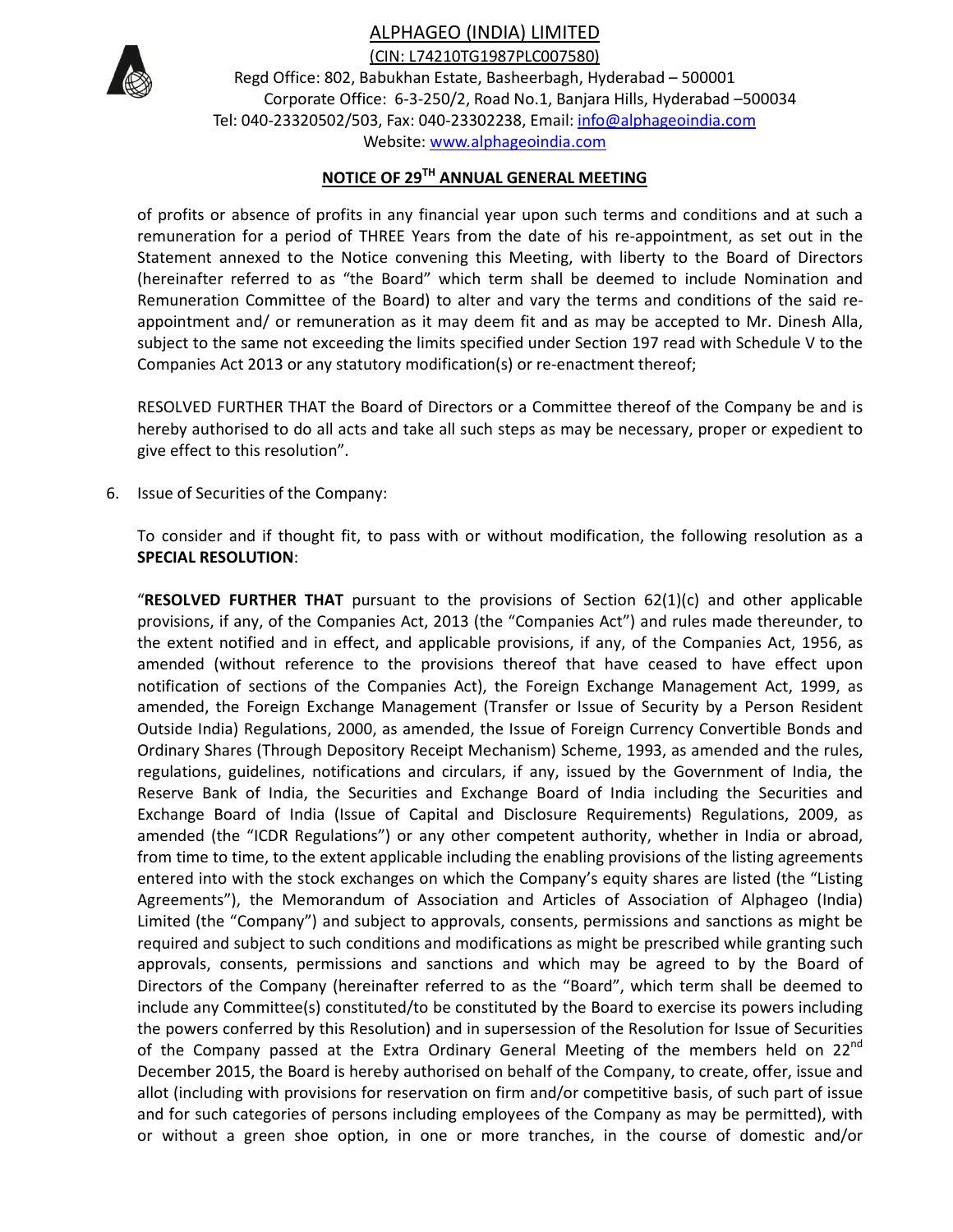

(CIN: L74210TG1987PLC007580)

Regd Office: 802, Babukhan Estate, Basheerbagh, Hyderabad – 500001 Corporate Office: 6-3-250/2, Road No.1, Banjara Hills, Hyderabad –500034 Tel: 040-23320502/503, Fax: 040-23302238, Email: info@alphageoindia.com Website: www.alphageoindia.com

# **NOTICE OF 29TH ANNUAL GENERAL MEETING**

international offering(s) in one or more foreign markets and/or domestic market, by way of a public issue, preferential issue, qualified institutions placement, private placement or a combination thereof, such number of equity shares of the Company (the "Equity Shares") or the Global Depository Receipts ("GDRs"), the American Depository Receipts ("ADRs"), the Foreign currency convertible bonds ("FCCBs"), fully convertible debentures/partly convertible debentures/optionally convertible debentures, non-convertible debentures, preference shares convertible into Equity Shares, and/or any other financial instruments or securities convertible into or linked to Equity Shares or with or without detachable warrants with a right exercisable by the warrant holders to convert or subscribe to the Equity Shares or otherwise, in registered or bearer form, and/or any security convertible into Equity Shares with or without voting/special rights and/or securities linked to Equity Shares, whether rupee denominated or denominated in foreign currency (hereinafter collectively referred to as the "Securities") or any combination of Securities, to all eligible investors, including residents and/or nonresidents and/or institutions/banks and/or incorporated bodies and/or individuals and/or trustees and/or stabilizing agent or any other category of investors, and whether or not such investors are members of the Company (collectively the "Investors"), through one or more prospectus or letter of offer or placement document or offering circular or offer document, at such time or times, at such price or prices, at market price(s) or at a discount or premium to market price(s) in terms of applicable regulations, in one or more tranche or tranches, and on such terms and conditions considering the prevailing market conditions and other relevant factors wherever necessary, at the Board's discretion including the discretion to determine the category of Investors to whom the offer, issue and allotment of Securities shall be made to the exclusion of others, in such manner, including allotment to stabilizing agent in terms of green shoe option, if any, exercised by the Company, and where necessary in consultation with the book running lead managers and/or underwriters and/or stabilizing agent and/or other advisors or otherwise on such terms and conditions, including issue of Securities as fully or partly paid, making of calls and manner of appropriation of application money or call money, in respect of different class(es) of investor(s) and/or in respect of different Securities, as the Board may in its absolute discretion decide at the time of issue of the Securities.

**RESOLVED FURTHER THAT** in case of a qualified institutions placement pursuant to Chapter VIII of the ICDR Regulations, the allotment of Securities (or any combination of the Securities as decided by the Board) shall only be to Qualified Institutional Buyers within the meaning of Chapter VIII of the ICDR Regulations, such Securities shall be fully paid-up and the allotment of such Securities shall be completed within 12 months from the date of this resolution at such price being not less than the price determined in accordance with the pricing formula provided under Chapter VIII of the ICDR Regulations. The Company may, in accordance with applicable law, also offer a discount of not more than 5% or such percentage as permitted under applicable law on the price calculated in accordance with the pricing formula provided under the ICDR Regulations.

**RESOLVED FURTHER THAT** in the event that Equity Shares are issued to qualified institutional buyers under Chapter VIII of the ICDR Regulations, the relevant date for the purpose of pricing of the Equity Shares shall be the date of the meeting in which the Board decides to open the proposed issue of Equity Shares and at such price being not less than the price determined in accordance with the pricing formula provided under Chapter VIII of the ICDR Regulations.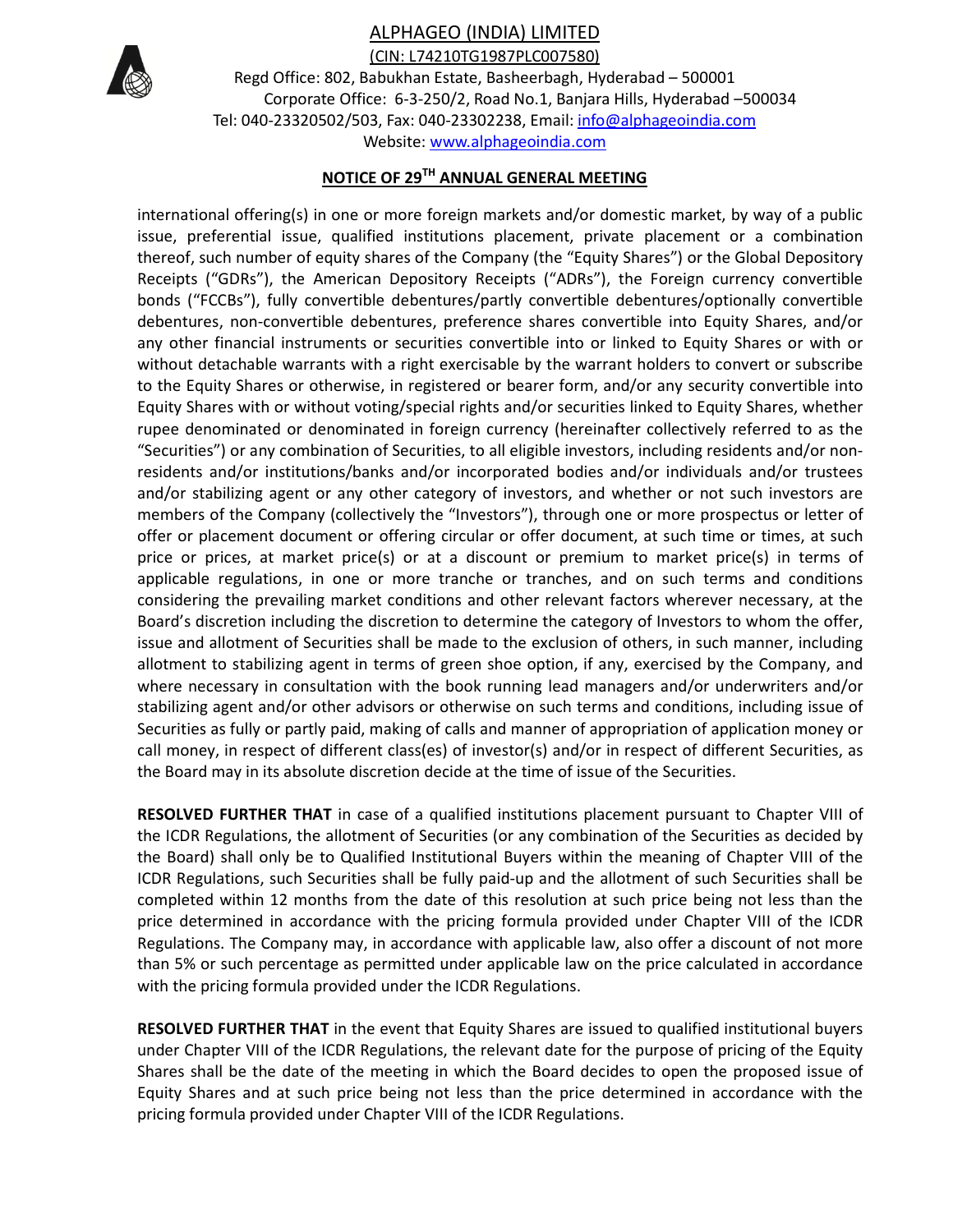

(CIN: L74210TG1987PLC007580)

Regd Office: 802, Babukhan Estate, Basheerbagh, Hyderabad – 500001 Corporate Office: 6-3-250/2, Road No.1, Banjara Hills, Hyderabad –500034 Tel: 040-23320502/503, Fax: 040-23302238, Email: info@alphageoindia.com Website: www.alphageoindia.com

# **NOTICE OF 29TH ANNUAL GENERAL MEETING**

**RESOLVED FURTHER THAT** in the event that convertible securities and/or warrants which are convertible into Equity Shares of the Company are issued simultaneously with non-convertible debentures to qualified institutional buyers under Chapter VIII of the ICDR Regulations, the relevant date for the purpose of pricing of such securities, shall be the date of the meeting in which the Board decides to open the issue of such convertible securities and/or warrants simultaneously with nonconvertible debentures or the date on which the holders of such convertible securities / warrants become entitled to apply for the Equity Shares and at such price being not less than the price determined in accordance with the pricing formula provided under Chapter VIII of the ICDR Regulations.

**RESOLVED FURTHER THAT** in the event the Securities proposed to be issued as ADRs or GDRs or FCCBs, pursuant to the provisions of the Issue of Foreign Currency Convertible Bonds and Ordinary Shares (Through Depository Receipt Mechanism) Scheme, 1993 and other applicable pricing provisions issued by the Ministry of Finance, the relevant date for the purpose of pricing the Securities to be issued pursuant to such issue shall be the date of the meeting in which the Board or duly authorised committee of directors decides to open such issue.

**RESOLVED FURTHER THAT** the issue to the holders of the Securities, which are convertible into or exchangeable with equity shares at a later date shall be, *inter alia*, subject to the following terms and conditions:

- (a) in the event the Company is making a bonus issue by way of capitalization of its profits or reserves prior to the allotment of the Equity Shares, the number of Equity Shares to be allotted shall stand augmented in the same proportion in which the equity share capital increases as a consequence of such bonus issue and the premium, if any, shall stand reduced pro tanto;
- (b) in the event of the Company making a rights offer by issue of Equity Shares prior to the allotment of the Equity Shares, the entitlement to the Equity Shares will stand increased in the same proportion as that of the rights offer and such additional Equity Shares shall be offered to the holders of the Securities at the same price at which they are offered to the existing shareholders;
- (c) in the event of merger, amalgamation, takeover or any other re-organization or restructuring or any such corporate action, the number of Equity Shares, the price and the time period as aforesaid shall be suitably adjusted; and
- (d) in the event of consolidation and/or division of outstanding Equity Shares into smaller number of Equity Shares (including by way of stock split) or re-classification of the Securities into other securities and/or involvement in such other event or circumstances which in the opinion of concerned stock exchange requires such adjustments, necessary adjustments will be made.

**RESOLVED FURTHER THAT** in pursuance of the aforesaid resolutions:

(a) the Securities to be so created, offered, issued and allotted shall be subject to the provisions of the Memorandum and Articles of Association of the Company; and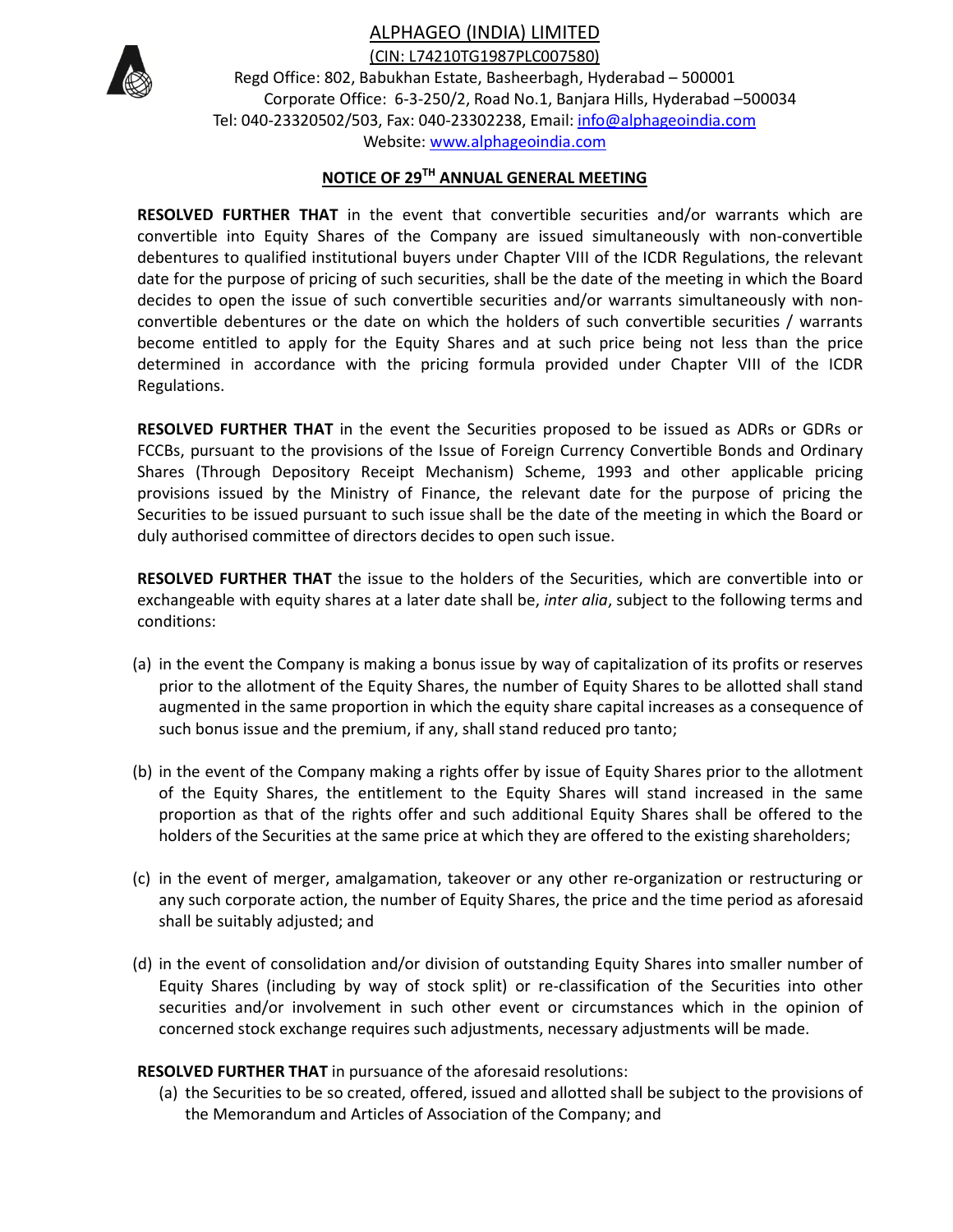

(CIN: L74210TG1987PLC007580)

Regd Office: 802, Babukhan Estate, Basheerbagh, Hyderabad – 500001 Corporate Office: 6-3-250/2, Road No.1, Banjara Hills, Hyderabad –500034 Tel: 040-23320502/503, Fax: 040-23302238, Email: info@alphageoindia.com Website: www.alphageoindia.com

### **NOTICE OF 29TH ANNUAL GENERAL MEETING**

(b) the Equity Shares that may be issued by the Company shall rank *pari passu* with the existing Equity Shares of the Company in all respects including for the payment of dividend on such shares.

**RESOLVED FURTHER THAT** without prejudice to the generality of the above, subject to applicable laws and subject to approval, consents, permissions, if any of any governmental body, authority or regulatory institution including any conditions as may be prescribed in granting such approval or permissions by such governmental authority or regulatory institution, the aforesaid Securities may have such features and attributes or any terms or combination of terms in accordance with international practices to provide for the tradability and free transferability thereof as per the prevailing practices and regulations in the capital markets including but not limited to the terms and conditions in relation to payment of dividend, issue of additional Equity Shares, variation of the conversion price of the Securities or period of conversion of Securities into Equity Shares during the duration of the Securities and the Board be and is hereby authorised in its absolute discretion in such manner as it may deem fit, to dispose off such of the Securities that are not subscribed.

**RESOLVED FURTHER THAT** for the purpose of giving effect to the above Resolution including any offer, issue or allotment of Equity Shares or Securities or instruments representing the same, as described above, the Board be and is hereby authorised on behalf of the Company to do all such acts, deeds, matters and things, as it may, in its absolute discretion, deem necessary or desirable for such purpose, including without limitation, the determination of terms and conditions for issuance of Securities including the number of Securities that may be offered in domestic or international markets and proportion thereof, timing for issuance of such Securities, issue price, face value, premium amount on issue/conversion of the Securities, if any, rate of interest, creation of mortgage/ charge in accordance with provisions of the Companies Act, and shall be entitled to vary, modify or alter any of the terms and conditions as it may deem expedient, entering into and executing arrangements for managing, underwriting, marketing, listing, trading and providing legal advice as well as acting as depository, custodian, registrar, stabilizing agent, paying and conversion agent, trustee, escrow agent and executing other agreements, including any amendments or supplements thereto, as necessary or appropriate and to finalise, approve and issue any document(s), including but not limited to prospectus and/or letter of offer and/or placement document and/or offering circular and/or offer document and/or documents and agreements including filing of registration statements, prospectus and other documents (in draft or final form) with any Indian or foreign regulatory authority or stock exchanges and sign all deeds, documents and writings and to pay any fees, commissions, remuneration, expenses relating thereto and with power on behalf of the Company to settle all questions, difficulties or doubts that may arise in regard to the issue, offer or allotment of Securities and take all steps which are incidental and ancillary in this connection, including in relation to utilization of the issue proceeds, as it may in its absolute discretion deem fit without being required to seek further consent or approval of the members of the Company ("Members") or otherwise to the end and intent that the Members shall be deemed to have given their approval thereto expressly by the authority of this resolution.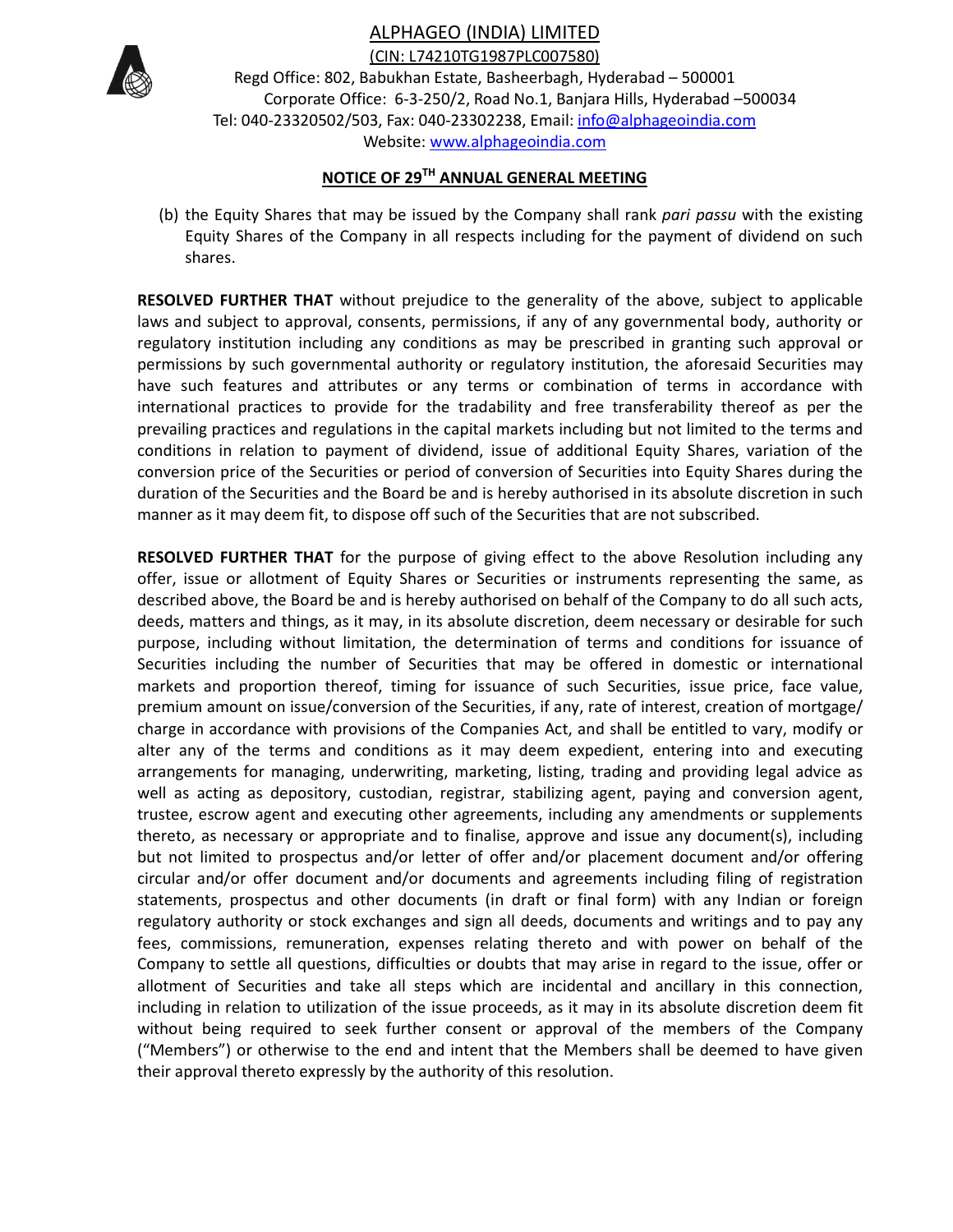

(CIN: L74210TG1987PLC007580)

Regd Office: 802, Babukhan Estate, Basheerbagh, Hyderabad – 500001 Corporate Office: 6-3-250/2, Road No.1, Banjara Hills, Hyderabad –500034 Tel: 040-23320502/503, Fax: 040-23302238, Email: info@alphageoindia.com Website: www.alphageoindia.com

# **NOTICE OF 29TH ANNUAL GENERAL MEETING**

**RESOLVED FURTHER THAT** for the purpose of giving effect to any offer, issue or allotment of Equity Shares or Securities or instruments representing the same, as described above, the Board be and is hereby authorised on behalf of the Company to seek listing of any or all of such Securities on one or more Stock Exchanges in India or outside India and the listing of Equity Shares underlying the ADRs and/or GDRs on the Stock Exchanges in India.

**RESOLVED FURTHER THAT** the Board be and is hereby authorised to delegate all or any of its powers herein conferred to any Committee or any one or more executives of the Company.

|            | By Order of the Board    |  |
|------------|--------------------------|--|
|            | $SD/-$                   |  |
| Hyderabad  | Dinesh Alla              |  |
| 01.08.2016 | <b>Managing Director</b> |  |
|            |                          |  |

### **NOTES:**

- 1. The Statement pursuant to Section 102(1) and Schedule V of the Companies Act, 2013, relating to the Special Business to be transacted at the Meeting is annexed hereto.
- 2. A Member entitled to attend and vote is entitled to appoint a Proxy to attend and vote instead of himself and the Proxy need not be a Member of the Company. The instrument appointing Proxy should, however, be deposited at the CORPORATE OFFICE of the Company not less than 48 hours before the commencement of the Meeting.

A person can act as a proxy on behalf of members not exceeding 50 and holding in the aggregate not more than ten percent of the total share capital of the Company carrying voting rights. A member holding more than ten percent of total share capital of the Company carrying voting rights may appoint a single person as proxy and such person shall not act as a proxy for any other person or shareholder.

- 3. Members/proxies are requested to bring the attendance slips duly filled in for attending the meeting and bring their copies of the Annual Report to the meeting. Members who hold shares in dematerialized form are requested to write their client ID and DP ID numbers and those who hold shares in physical form are requested to write their Folio Number in the attendance slip for attending the meeting.
- 4. All documents referred to in the Notice and Explanatory Statement are open for inspection at the Corporate Office of the Company between 11:00 AM to 1:00 PM on all working days expect on Saturdays till the date of AGM.
- 5. Pursuant to Section 108 of Companies Act, 2013 read with Rule 20 of Companies (Management and Administration) Rules, 2014, and Regulation 44 of SEBI (Listing Obligations and Disclosure Requirements) Regulations 2015, the Company is pleased to provide e-voting facility to the members to cast their votes electronically on all resolutions set forth in this Notice. The detailed instructions for e-voting are given as a separate attachment to this Notice.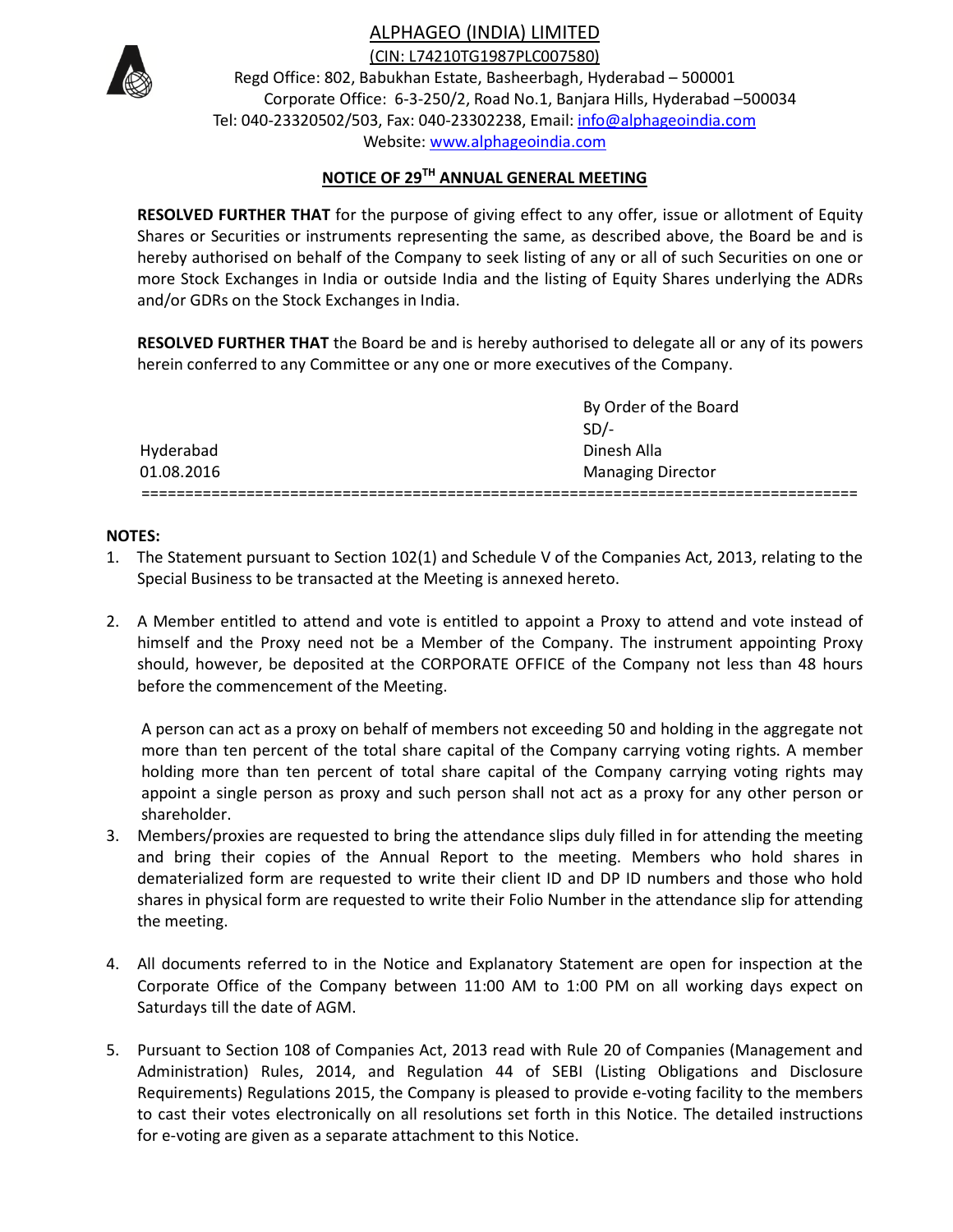

(CIN: L74210TG1987PLC007580)

Regd Office: 802, Babukhan Estate, Basheerbagh, Hyderabad – 500001 Corporate Office: 6-3-250/2, Road No.1, Banjara Hills, Hyderabad –500034 Tel: 040-23320502/503, Fax: 040-23302238, Email: info@alphageoindia.com Website: www.alphageoindia.com

# **NOTICE OF 29TH ANNUAL GENERAL MEETING**

- 6. In case of Joint holders attending the meeting, only such joint holder who is higher in the order of names will be entitled to vote.
- 7. Closure of Register of Members and Dividend:
	- 1. The Company has notified that Register of Members shall remain closed from **24th September, 2016 to 28th September, 2016 both days inclusive** for determining the names of the Members eligible for dividend, if approved, on equity shares.
	- 2. The dividend on equity shares, as recommended by the Board of Directors, if declared at the Annual General Meeting, will be paid to those shareholders whose name appears in Register of Members as on **23rd September, 2016.** In respect of shares held in Electronic Form, the dividend will be paid on the basis of particulars of beneficial ownership furnished by the Depositories for this purpose.
- 8. M/s. Karvy Computershare Private Limited, Karvy Selenium, Tower B, Plot 31-32, Gachibowli, Financial District, Nanakramguda, Serilingampally, Hyderabad- 500032 acts as the Company's Registrar and Share Transfer Agent for both manual and electronic form of shareholding. All correspondence relating to shares, including Change in Address and Bank Particulars should be addressed directly to them. In respect of shares held in Electronic form, shareholders may send requests or correspond through their respective Depository Participants.
- 9. Remittance of Dividend:

In terms of instructions issued by the Securities Exchange Board of India, listed companies are required to use the Reserve Bank of India's approved electronic mode of payment such as Electronic Clearance Service (ECS)/ NEFT/RTGS Etc., for making payment of dividend to the members. Accordingly, members holding securities in DMAT mode are requested to update their bank account details with their depository participants. Members holding securities in physical form may send their request for updating bank account details to the Company's Registrar & Share Transfer Agent, Karvy Computershare Private Limited.

- 10. Non-Resident Indian Shareholders are requested to inform the Registrars M/s. Karvy Computershare Private Limited immediately:
	- a. The change in the Residential Status on return to India for permanent settlement.
	- b. The particulars of the Bank Account maintained in India with complete name, branch, account number and address of the Bank, if not furnished earlier.
- 11. Corporate Members intending to depute their authorized representatives are requested to send to the Company a duly certified copy of the Board resolution authorizing their representatives to attend and vote at the Annual General Meeting.
- 12. Members holding shares in single name and physical form are advised to make nomination in respect of their shareholding in the company. Shareholders desirous of making nominations are requested to send their request (which will be made available on request) to the Registrar & Share Transfer Agent M/s. Karvy Computershare Private Limited.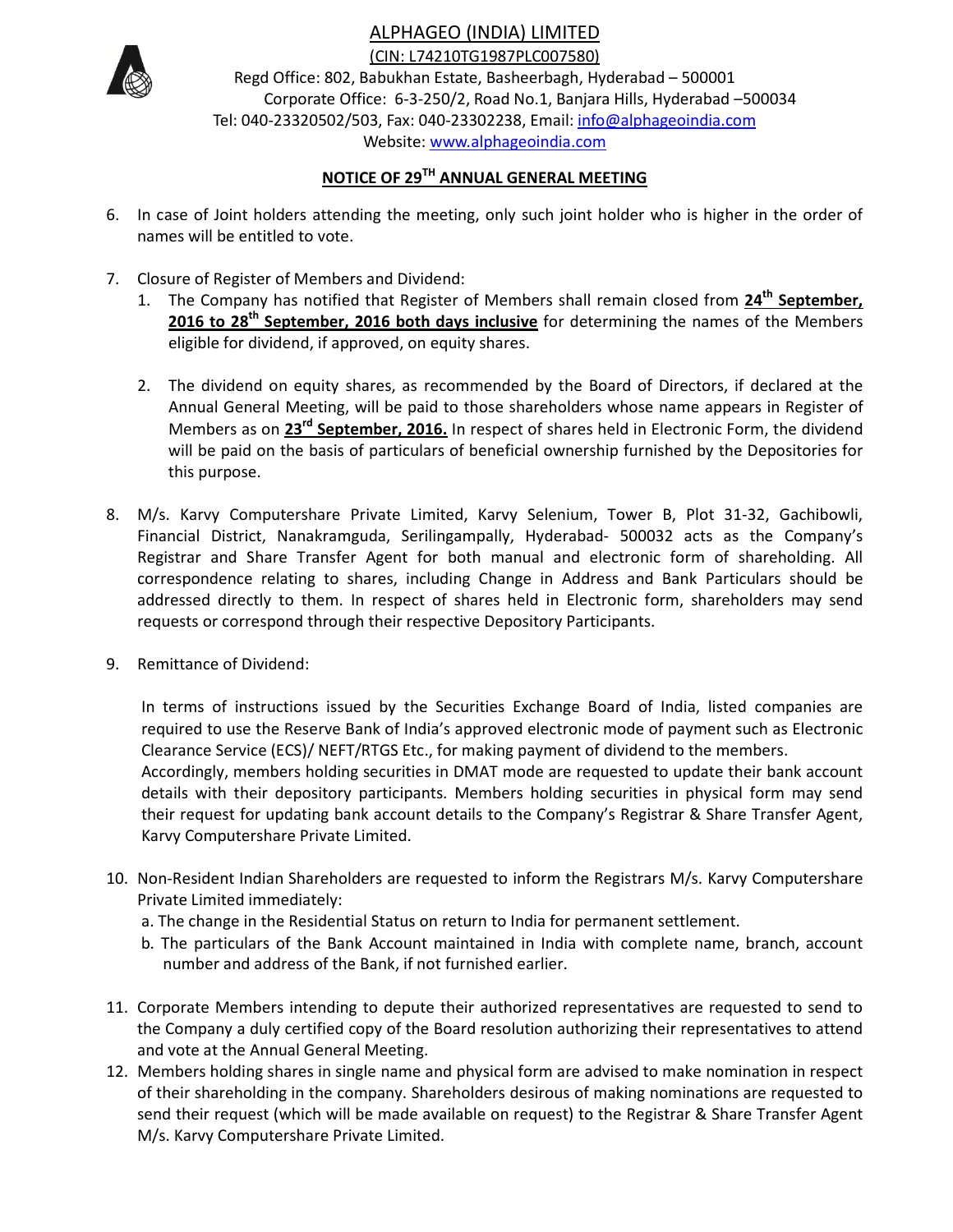

(CIN: L74210TG1987PLC007580)

Regd Office: 802, Babukhan Estate, Basheerbagh, Hyderabad – 500001 Corporate Office: 6-3-250/2, Road No.1, Banjara Hills, Hyderabad –500034 Tel: 040-23320502/503, Fax: 040-23302238, Email: info@alphageoindia.com Website: www.alphageoindia.com

# **NOTICE OF 29TH ANNUAL GENERAL MEETING**

- 13. Members desiring to seek any information on the financial statements are requested to write to the Company at an early date to enable compilation of information.
- 14. The Securities and Exchange Board of India (SEBI) has mandated the submission of Permanent Account Number (PAN) by every participant in securities market. Members holding shares in electronic form are, therefore, requested to submit their PAN to their Depository Participants with whom they are maintaining their DMAT accounts. Members holding shares in physical form can submit their PAN to the Registrar& Share Transfer Agent.
- 15. Pursuant to the provisions of Section 205A(5) and 205C of the Companies Act, 1956, the Company has transferred the unclaimed dividend for the Financial Years up to 2007-08, on the due date, to the Investor Education and Protection Fund ( the IEPF) established by the Government of India. Unclaimed dividend for the Years 2008-09, 2009-10, 2010-11, 2013-14 and 2014-15 are held in separate Bank accounts and shareholders who have not received / en-cashed the dividend warrants are advised to write to the Company with complete details. The Company has not declared any dividend for the financial years 2011-12 and 2012-13.
- 16. Members who would like to receive all communication including Annual Report, Notices, circulars, etc. from the Company in electronic mode in lieu of physical copy and who have not registered their email addresses so far or who would like to update their email addresses already registered, are requested to register/update their email addresses, in respect of electronic shareholding - through their respective Depository participant and in respect of physical shareholding - by sending a request to the company's Registrar & Share Transfer Agent, mentioning therein their folio number and email address.

### **17. The information pertaining to Directors seeking reappointment at the Annual General Meeting is furnished below:**

**Mr. Rajesh Alla** is a post graduate Engineer from Carnegie Mellon University, Pittsburgh, USA – a premier institute for Artificial Intelligence Research. After his graduation, he worked in The Robotics Institute, Carnegie -Mellon University. He specialized in Image Processing, Computer Vision and Robotics.

Mr. Rajesh Alla is promoter director of the Company since 30<sup>th</sup> September, 1992. He is member of Audit Committee, Nomination and Remuneration Committee and Stakeholders' Relationship Committee of Board of Directors of the Company.

Mr. Rajesh Alla is the Founder and Managing Director of IIC Technologies Limited and Director of IIC Geo Surveys Private Ltd, IIC Academy Private Ltd, Transducers and Controls Private Ltd and Palnadu Infrastructure Private Ltd. He is holding 1,26,567 Equity Shares of the company in his individual capacity. He is related to Mr. Dinesh Alla, Managing Director and Mrs. Savita Alla, Joint Managing Director of the Company.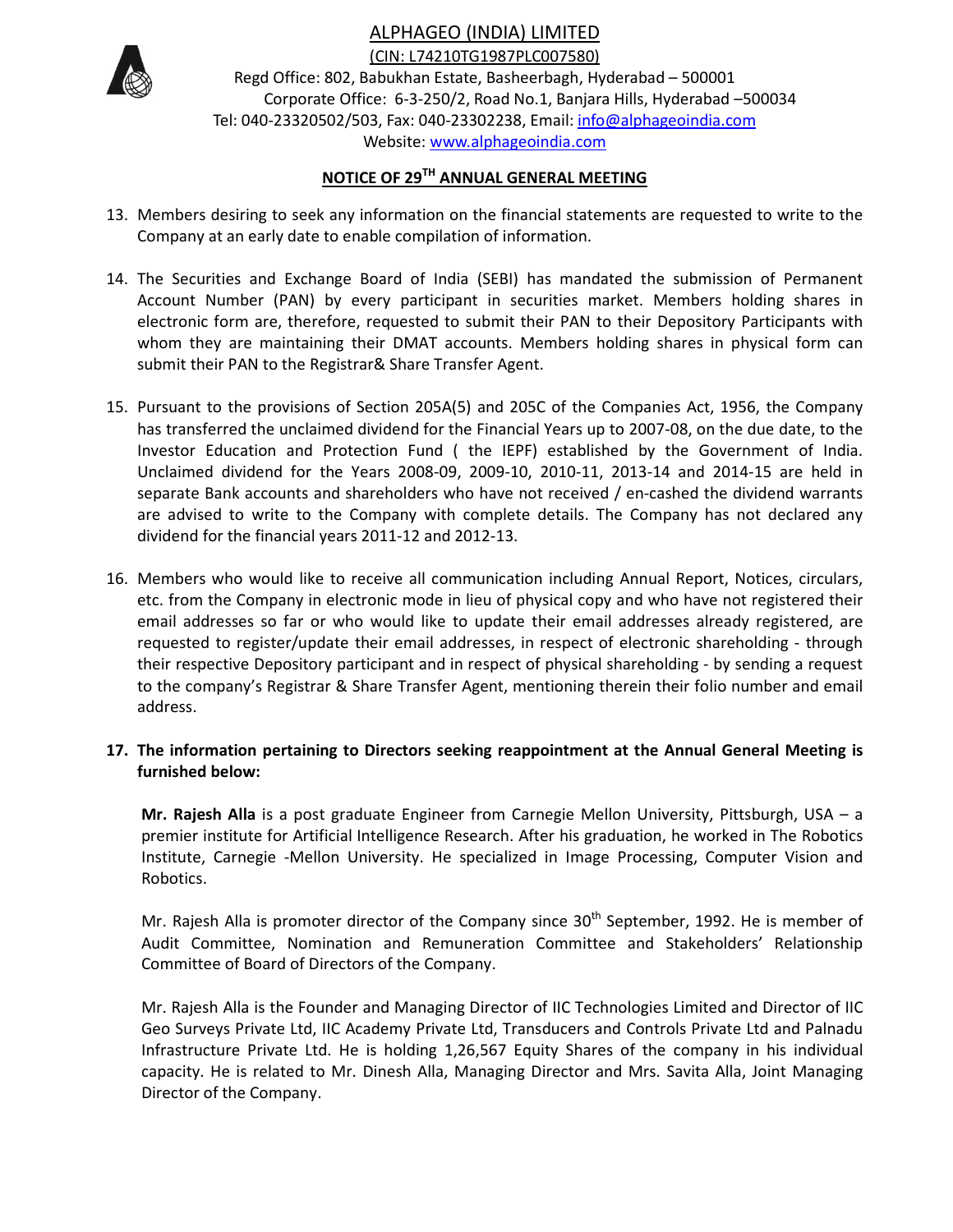

(CIN: L74210TG1987PLC007580)

Regd Office: 802, Babukhan Estate, Basheerbagh, Hyderabad – 500001 Corporate Office: 6-3-250/2, Road No.1, Banjara Hills, Hyderabad –500034 Tel: 040-23320502/503, Fax: 040-23302238, Email: info@alphageoindia.com Website: www.alphageoindia.com

# **NOTICE OF 29TH ANNUAL GENERAL MEETING**

Except Mr. Rajesh Alla, Mr. Dinesh Alla, Mrs. Savita Alla and their relatives, none of the other Directors/ Key Managerial Personnel of the Company and their relatives are concerned or interested, financially or otherwise, in the resolution set out at item No.3 of the Notice.

The Board recommends the resolution set forth in item No.3 of the Notice for approval of the Members

#### **EXPLANATORY STATEMENT Pursuant to Section 102 (1) of the Companies Act, 2013**

The Explanatory Statement pursuant to section 102 of the Companies Act, 2013 ("the Act") given here under set outs all material facts relating to Special Business mentioned in Item No. 5 of the accompanying Notice dated  $1<sup>st</sup>$  August, 2016.

#### **Item No. 5**

Mr. Dinesh Alla assumed the office of Managing Director of the Company on 21.08.1991 and is being reappointed as such for every five-year period since then. In the recent past he has been re-appointed as Managing Director of the Company for a period of 5 years from  $21<sup>st</sup>$  August 2011 till 20<sup>th</sup> August 2016.

**Mr. Dinesh Alla,** is a post graduate in Mathematics and in Management Studies from BITS, Pilani. He has very rich experience and deep knowledge about seismic survey industry and has immensely contributed to the growth of the Company by his incisive and broad based knowledge. Under his able guidance the Company has successfully executed many seismic survey contracts in different terrains. He is chief articulator in making the Company as one of the preferred vendor by major Oil Companies.

The Board of Directors of the Company (Board), at the recommendation of the Nomination and Remuneration Committee, at its meeting held on August 1, 2016 has, subject to the approval of the members by way of Special Resolution, re-appointed Mr. Dinesh Alla as Managing Director of the Company for a further period of 5 years from the expiry of his present term on  $20<sup>th</sup>$  August, 2016, at the remuneration set out below for a period of 3 years from the date of reappointment.

It is proposed to seek the members' approval for the reappointment of and payment of remuneration to Mr. Dinesh Alla, Managing Director of the Company in terms of Section 196 and 197 read with Schedule V and other applicable provisions of the Companies Act 2013 and the Rules made thereunder; Brief Particulars of the terms of Remuneration payable to Mr. Dinesh Alla are as under:

a) **Salary**: Salary of Rs. 9,00,000/- per month

#### b) **Perquisites and Allowances**:

- i) House Rent Allowance @ Rs. 1,00,000/- per month.
- ii) Reimbursement of expenses for gas, electricity and water not exceeding 5% of the salary.
- iii) Reimbursement of Actual Medical Expenses for self and family not exceeding one month salary for a year or coverage under Medical Insurance Policy of the Company.
- iv) Personal Accident Insurance not exceeding Rs. 12000/- per annum.
- v) Reimbursement of actual club fees subject to a maximum of two clubs.
- vi) Contribution to Provident Fund not exceeding 12% of the salary.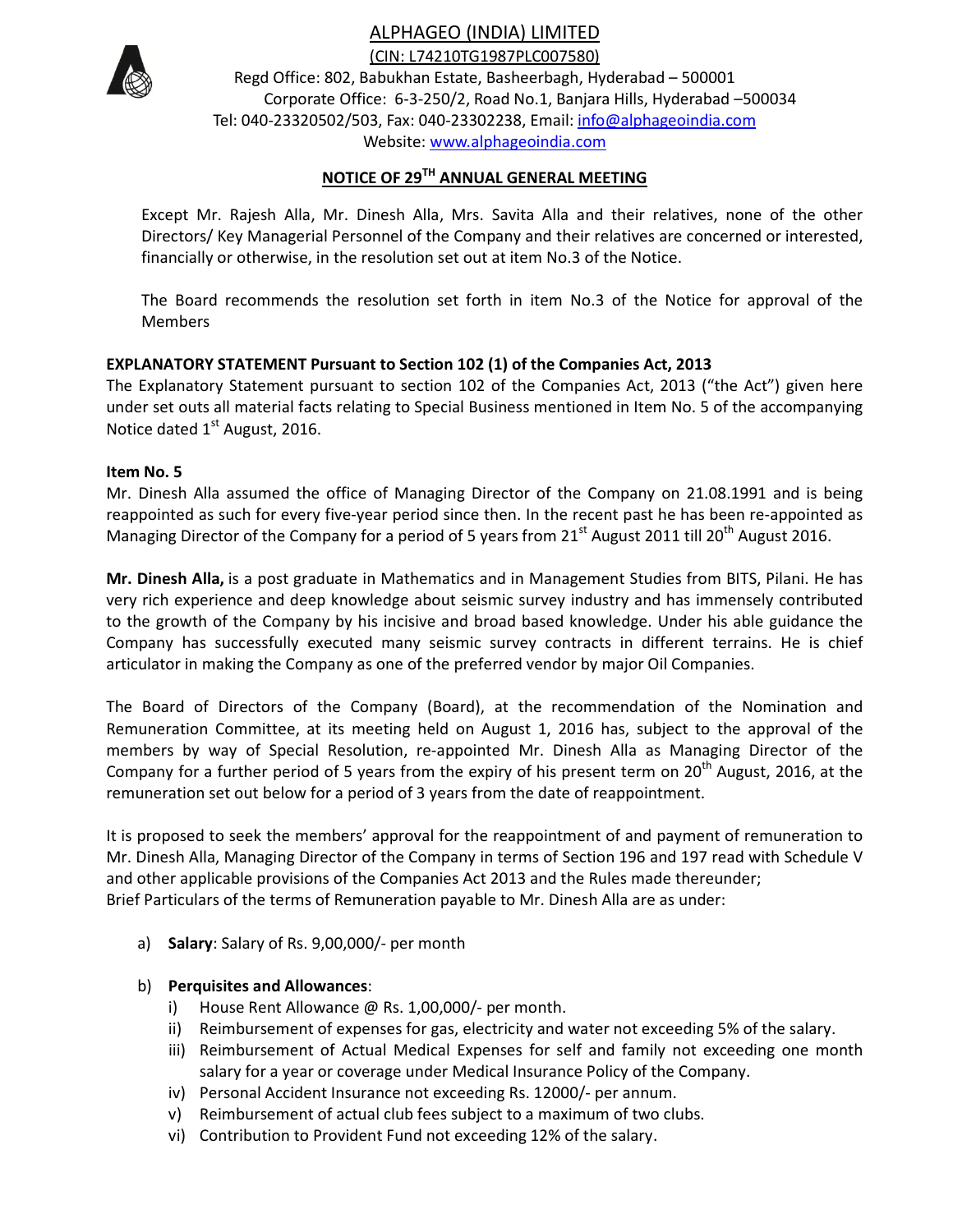

(CIN: L74210TG1987PLC007580)

Regd Office: 802, Babukhan Estate, Basheerbagh, Hyderabad – 500001 Corporate Office: 6-3-250/2, Road No.1, Banjara Hills, Hyderabad –500034 Tel: 040-23320502/503, Fax: 040-23302238, Email: info@alphageoindia.com Website: www.alphageoindia.com

# **NOTICE OF 29TH ANNUAL GENERAL MEETING**

- vii) Gratuity at the rate of half months' salary for each Completed year of service, subject to a maximum amount as per Payment of Gratuity Act, 1972.
- viii) Encashment of unavailed leave as per rules of the company.
- ix) Provision of car for use of Company's business and telephone at residence will not be considered as perquisites. Personal long distance calls and use of car for personal purpose shall be billed by the Company to Managing Director.
- c) **Commission**: In addition to Salary, perquisites and allowances, Commission not exceeding 5% of the net profits of the Company in a financial year computed in the manner laid down in Section 197(8) of the Companies Act 2013.

### d) **Minimum Remuneration:**

Notwithstanding anything to the contrary herein contained, where in any financial year, during the current tenure of Managing Director, the Company does not have profits or its profits are inadequate, the company shall pay remuneration by way of salary, perquisites and allowances, commission not exceeding the maximum limits as prescribed under Section II, Part II of Schedule V of the Companies Act, 2013 as amended from time to time as minimum Remuneration to Mr. Dinesh Alla.

#### e) **Aggregate Remuneration:**

The aggregate of remuneration, commission, perquisites and allowances payable to the Managing Director individually or to all whole time directors if any of the Company taken together during any financial year shall not exceed 5%/10% of profits of the Company calculated in accordance with the provisions of Section 198 of the Companies Act 2013."

In the opinion of the Board of Directors, Mr. Dinesh Alla satisfied all the conditions set out in Part-I of Schedule V to the Act and also the conditions set out under sub-section (3) of Section 196 of the Act for being eligible for his re-appointment and entitled for the proposed remuneration. He is not disqualified from being appointed as Director in terms of Section 164 of the Act.

The above may be treated as a written memorandum setting out the terms of re-appointment of Mr. Dinesh Alla, as Managing Director of the Company under Section 190 of the Act.

Additional Information required under Schedule V of the Companies act, 2013 is furnished hereunder: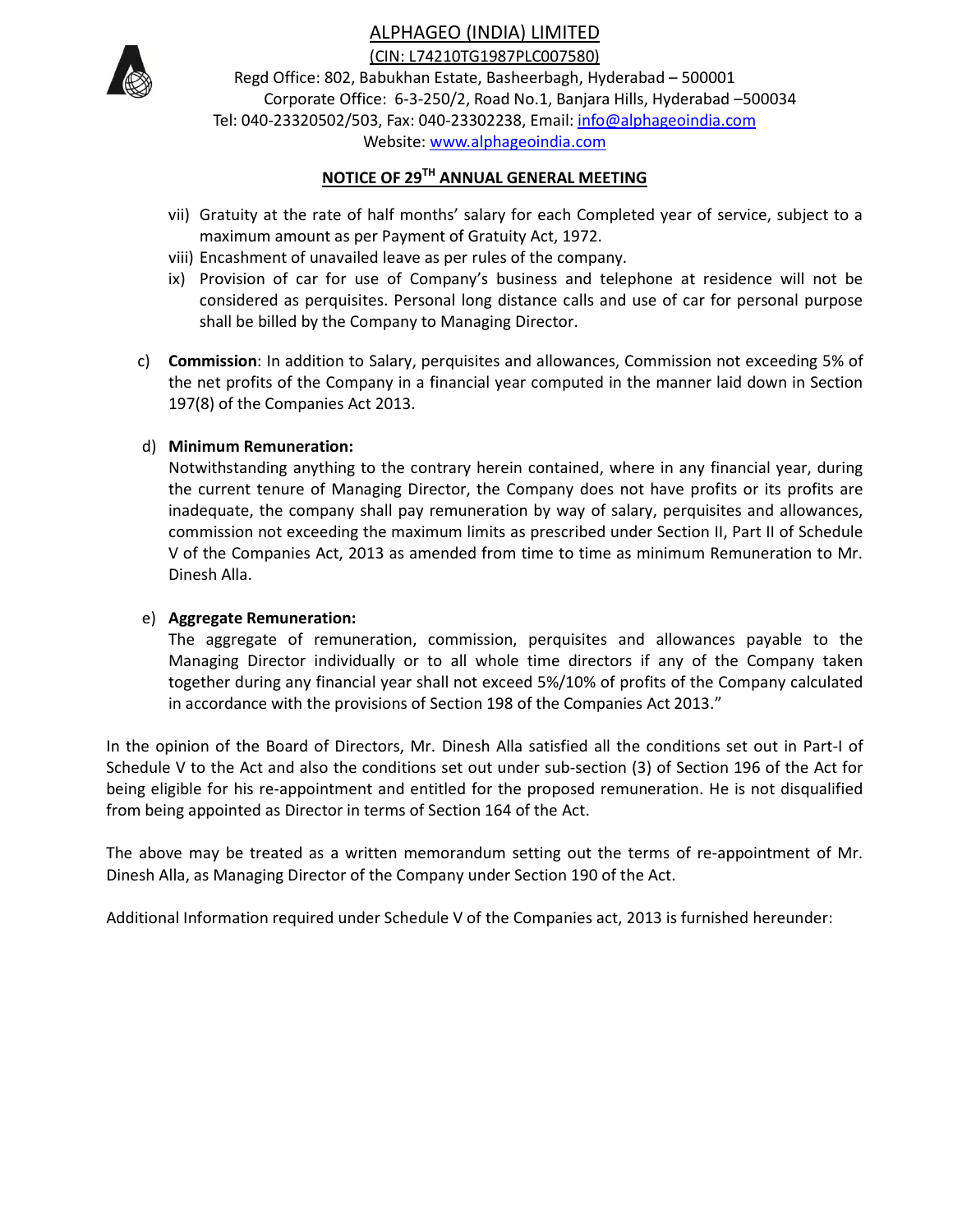

(CIN: L74210TG1987PLC007580)

Regd Office: 802, Babukhan Estate, Basheerbagh, Hyderabad – 500001 Corporate Office: 6-3-250/2, Road No.1, Banjara Hills, Hyderabad –500034 Tel: 040-23320502/503, Fax: 040-23302238, Email: info@alphageoindia.com Website: www.alphageoindia.com

# **NOTICE OF 29TH ANNUAL GENERAL MEETING**

| $\mathbf I$    | <b>Information Sought</b>                                                                                                                                                                                       | Information                                                                                                                                                                                                                                                                                                                                                          |         |         |
|----------------|-----------------------------------------------------------------------------------------------------------------------------------------------------------------------------------------------------------------|----------------------------------------------------------------------------------------------------------------------------------------------------------------------------------------------------------------------------------------------------------------------------------------------------------------------------------------------------------------------|---------|---------|
| $\mathbf{1}$   | Nature of Industry                                                                                                                                                                                              | The Company is engaged in providing seismic data acquisition and                                                                                                                                                                                                                                                                                                     |         |         |
|                |                                                                                                                                                                                                                 | related services for Oil and Gas Exploration Companies.                                                                                                                                                                                                                                                                                                              |         |         |
| $\overline{2}$ | expected<br>date<br>of<br>Date<br>or                                                                                                                                                                            | The Company has commenced its commercial operations in the                                                                                                                                                                                                                                                                                                           |         |         |
|                | Commencement<br>of<br>commercial<br>production                                                                                                                                                                  | year 1990 and is in the business for more than 25 years.                                                                                                                                                                                                                                                                                                             |         |         |
| 3              | Financial Performance based on given                                                                                                                                                                            | (Rs in Lakhs)                                                                                                                                                                                                                                                                                                                                                        |         |         |
|                | indicators                                                                                                                                                                                                      | <b>Particulars</b>                                                                                                                                                                                                                                                                                                                                                   | 2015-16 | 2014-15 |
|                |                                                                                                                                                                                                                 | <b>Total Revenue</b>                                                                                                                                                                                                                                                                                                                                                 | 7022.61 | 6498.35 |
|                |                                                                                                                                                                                                                 | <b>Total expenses</b>                                                                                                                                                                                                                                                                                                                                                | 5991.50 | 4945.53 |
|                |                                                                                                                                                                                                                 | Profit Before Tax                                                                                                                                                                                                                                                                                                                                                    | 1031.11 | 1552.83 |
|                |                                                                                                                                                                                                                 | Profit After Tax                                                                                                                                                                                                                                                                                                                                                     | 695.55  | 1489.64 |
|                |                                                                                                                                                                                                                 | Dividend                                                                                                                                                                                                                                                                                                                                                             | 20%     | 20%     |
|                |                                                                                                                                                                                                                 | Shareholders' Fund                                                                                                                                                                                                                                                                                                                                                   | 7646.32 | 6149.05 |
| 4              | Foreign Investment or collaborations, if<br>any                                                                                                                                                                 | Foreign Investment as on 31.3.2016 is 4.15%. There is no foreign<br>collaborations in existence as on 31.3.2016                                                                                                                                                                                                                                                      |         |         |
| Ш              | Information about the appointee:                                                                                                                                                                                |                                                                                                                                                                                                                                                                                                                                                                      |         |         |
| $\mathbf{1}$   | <b>Background details</b>                                                                                                                                                                                       | Mr. Dinesh Alla is a post graduate in Mathematics and in<br>Management Studies from BITS, Pilani and has a wide experience in<br>the field of Seismic Survey. He is Managing Director of the Company<br>since 1991 and under his able guidance the Company has<br>successfully executed many seismic survey contracts in different<br>terrains all over India.       |         |         |
| $\overline{2}$ | <b>Past Remuneration</b>                                                                                                                                                                                        | Members at 27 <sup>th</sup> Annual General Meeting of the Company has<br>approved the Remuneration consisting of Salary and Allowances,<br>commission and perquisites with a ceiling of 5% of the profit under<br>Section 197 of the Companies Act, 2013. He has been paid a<br>remuneration for the year 2015-16 of Rs. 87.09 lakhs (For 2014-15<br>Rs.68.46 Lakhs) |         |         |
| 3              | Recognition or awards                                                                                                                                                                                           | Mr. Dinesh Alla is chief articulator in making the Company as one of<br>the preferred vendor by major Indian Oil Companies and also<br>International Renowned Oil and Gas Companies.                                                                                                                                                                                 |         |         |
| $\overline{4}$ | Job profile and his suitability                                                                                                                                                                                 | Mr. Dinesh Alla has rich experience and deep knowledge about<br>seismic survey industry and has immensely contributed to the<br>growth of the company by his incisive and broad based knowledge.                                                                                                                                                                     |         |         |
| 5              | Remuneration proposed                                                                                                                                                                                           | Remuneration proposed is inline with Schedule V of the Companies<br>Act, 2013 with a minimum remuneration of not exceeding the<br>amount specified in Part II of Schedule V of the Companies Act 2013<br>and a maximum of 5% of profits calculated in the prescribed<br>manner                                                                                       |         |         |
| 6              | Comparative remuneration profile with<br>respect to industry, size of the company,<br>profile of the company, profile of the<br>position and<br>person (in case of<br>expatriates the relevant details would be | Mr. Dinesh Alla (DIN: 01843423) has served on the Board of the<br>Company since inception. He has led the Company from its<br>Company, profile of the nascent stage and has propelled its growth.<br>He has streamlined the business process operations of the company<br>and has been a strategic management personal. His skill set and his                        |         |         |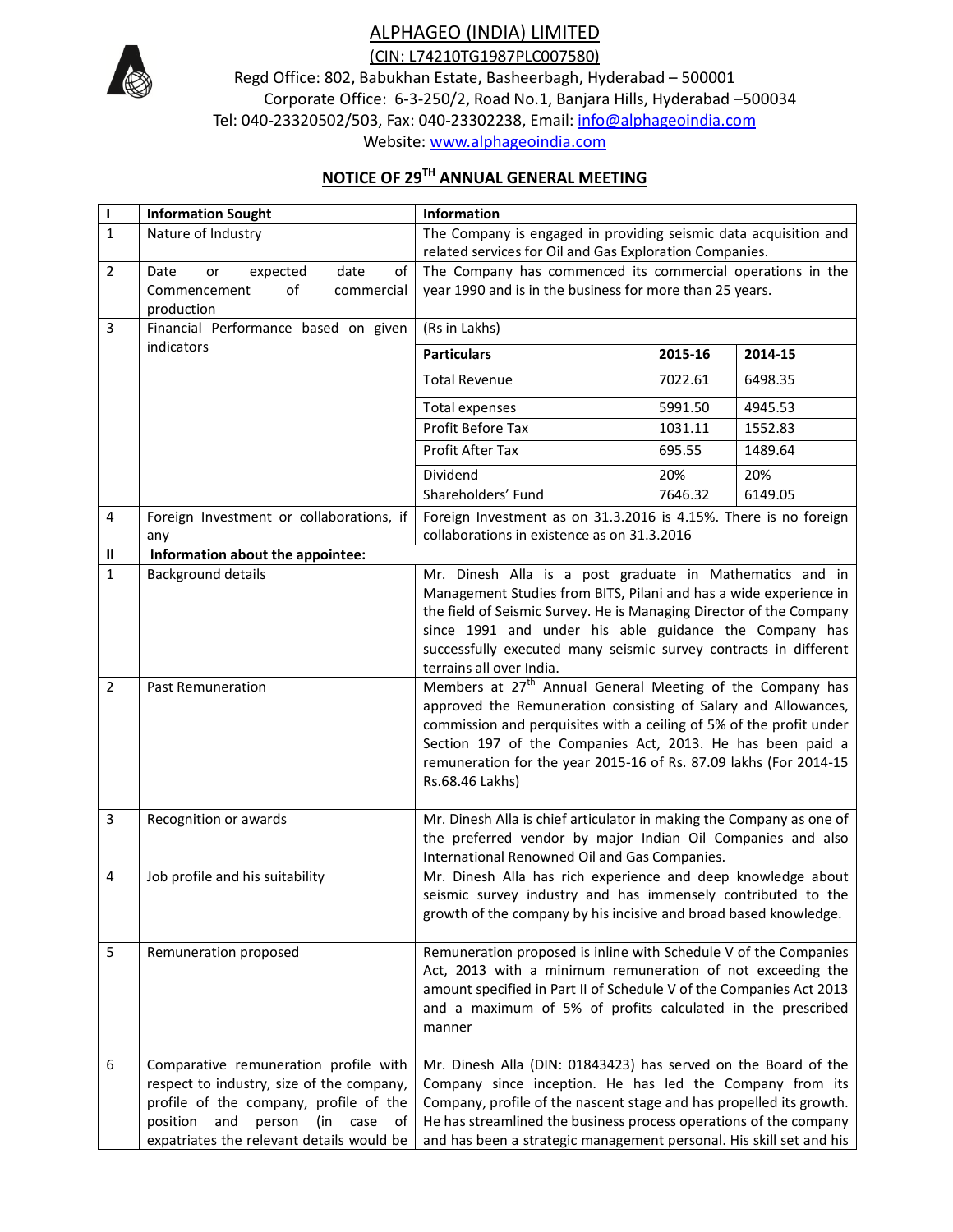

(CIN: L74210TG1987PLC007580)

Regd Office: 802, Babukhan Estate, Basheerbagh, Hyderabad – 500001 Corporate Office: 6-3-250/2, Road No.1, Banjara Hills, Hyderabad –500034 Tel: 040-23320502/503, Fax: 040-23302238, Email: info@alphageoindia.com

Website: www.alphageoindia.com

## **NOTICE OF 29TH ANNUAL GENERAL MEETING**

|   | with respect to the country of his origin)                                                                                                                                     | experience places him at par with similar positions on other<br>companies of comparable sizes and nature. Considering the general<br>industry and the specific Company profile, the proposed<br>remuneration is in line with the industry levels and that of<br>comparatively placed companies in India.                                                                                                        |
|---|--------------------------------------------------------------------------------------------------------------------------------------------------------------------------------|-----------------------------------------------------------------------------------------------------------------------------------------------------------------------------------------------------------------------------------------------------------------------------------------------------------------------------------------------------------------------------------------------------------------|
| 7 | Pecuniary<br>relationship<br>directly<br>or<br>indirectly with Company, or relationship<br>with the managerial personnel, if any                                               | Mr. Dinesh Alla is a Promoter Director and Managing Director of the<br>Company. Details of pecuniary relationship with company are<br>disclosed in Notes to Financial Statements for the year 2015-16.<br>Mr. Rajesh Alla, Director and Mrs. Savita Alla, Joint Managing<br>Director are related to the appointee.                                                                                              |
| Ш | Other Information:                                                                                                                                                             |                                                                                                                                                                                                                                                                                                                                                                                                                 |
|   | Reasons for loss or inadequate profits,<br>steps taken or proposed to be taken for<br>improvement and expected increase in<br>productivity and profits in measurable<br>terms. | The company has total revenue of Rs. 7022.61 lakh for 2015-16<br>against Rs.6498.35 Lakhs for 2014-15. Having improved government<br>initiatives for Oil and Gas Exploration in the Country and aggressive<br>projections of 12th Five year plan, the operations in forthcoming<br>years will increase and the company is in commendable position to<br>utilise each and every opportunity it will come across. |

Mr. Dinesh Alla (DIN: 01843423) is interested in this resolution as the same relates to his re-appointment and remuneration payable to him.

Mr. Rajesh Alla (DIN: 01657395) and Mrs. Savita Alla (DIN: 00887071) being related to Mr. Dinesh Alla (DIN: 01843423) are deemed to be interested in the resolution.

The relatives of Mr. Dinesh Alla (DIN: 01843423) may be deemed to be interested in the resolution to the extent of their shareholding interest, if any, in the Company. Save and except the above, none of the other Directors / Key Managerial Personnel of the Company / their relatives is in any way, concerned or interested, financially or otherwise, in the resolution.

The Board of Directors accordingly recommends the Special Resolution set out at Item No. 5 of the accompanying Notice for the approval of the Members.

### **Item No. 6**

The Company, in order to enhance its competitiveness and ability in execution of the contracts, needs to strengthen its financial position and net worth by augmenting its long term resources.

The Company to meet the requirements for the above purpose and for general corporate purposes, as may be decided by the Board from time to time, it is proposed to seek the authorization from the Members of the Company in favour of Board of Directors "(Board" which expression for the purposes of this resolution shall include any committee of Directors constituted by the Board), without the need for any further approval from the Members to undertake issue of securities of the Company in compliance with the applicable provisions, rules, regulations, guidelines, notifications and circulars if any of the Companies Act, 2013 or issued by the Government of India, Securities and Exchange Board of India, Reserve Bank of India or the Listing Agreements entered with the Stock Exchanges, as set out in the special resolution at Item No. 6 of the accompanying Notice.

In view of above, the Board may, in one or more tranches. issue and allot equity shares / fully convertible debentures, partly convertible debentures, optionally convertible debentures, non-convertible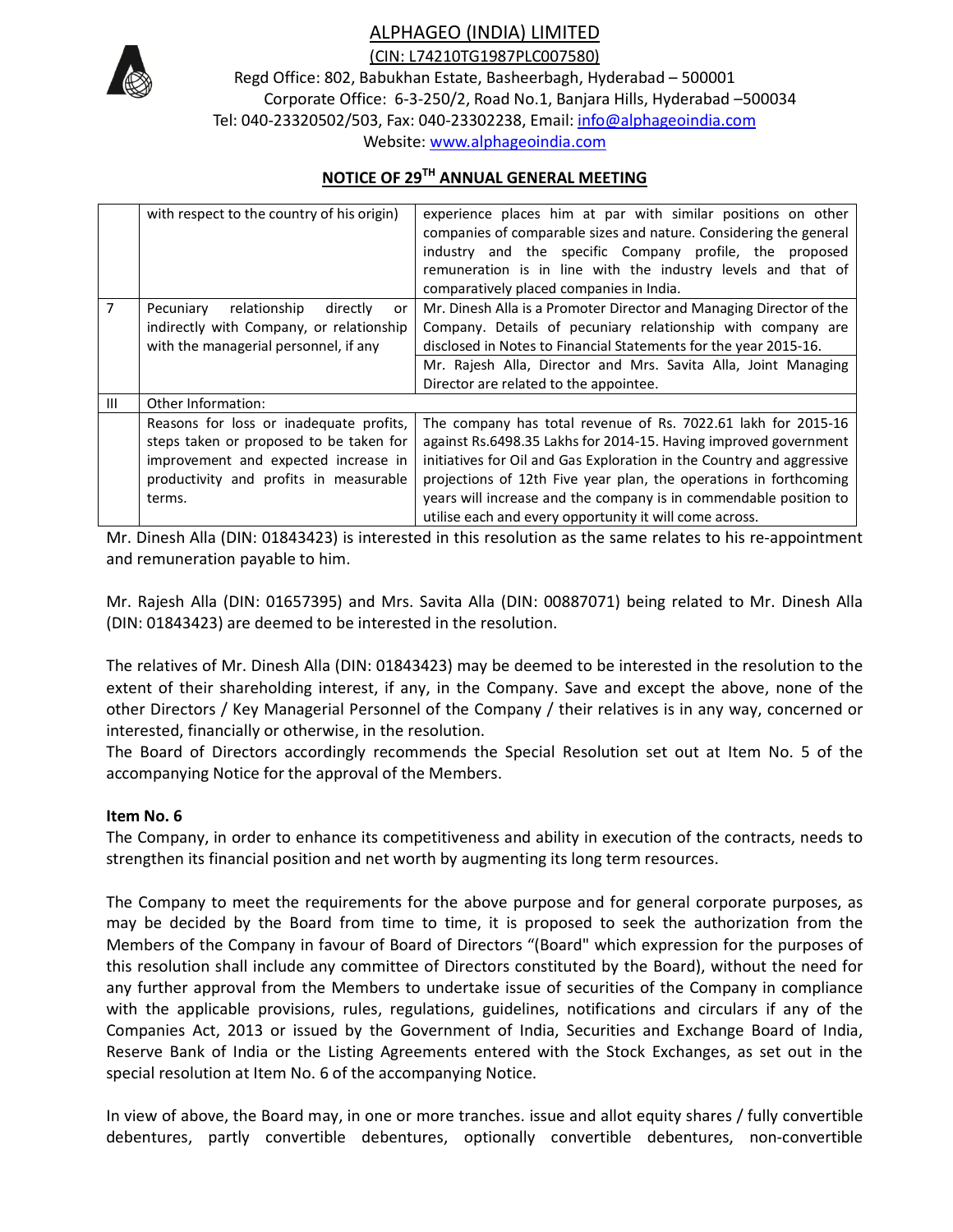

(CIN: L74210TG1987PLC007580)

Regd Office: 802, Babukhan Estate, Basheerbagh, Hyderabad – 500001 Corporate Office: 6-3-250/2, Road No.1, Banjara Hills, Hyderabad –500034 Tel: 040-23320502/503, Fax: 040-23302238, Email: info@alphageoindia.com Website: www.alphageoindia.com

# **NOTICE OF 29TH ANNUAL GENERAL MEETING**

debentures/ preference shares, convertible or non-convertible/ global depository receipts/ American depository receipts/ foreign currency convertible bonds /any other financial instrument or securities convertible into or linked to equity shares with or without detachable warrants with a right exercisable by warrant holders to convert or subscribe to the equity shares or otherwise, with or without voting rights, denominated in rupees or in foreign currency to all eligible investors including resident or non-resident and /or institutions/banks/qualified institutional buyers/ incorporated bodies / individuals or any other category of investors which aggregating not to exceed Rs. 300 Crores.

The pricing of the securities and the relevant date that may be applicable to a particular security or instrument shall be in compliance with the applicable regulations including SEBI (ICDR) Regulations. For the reasons aforesaid, an enabling special resolution seeking approval of the members and giving an adequate flexibility and discretion to the Board was passed at the Extra Ordinary General Meeting held on 22<sup>nd</sup> December 2015. However, as per the Provisions of Chapter VIII of SEBI (ICDR) Regulations and Rule 13 (2)(e) and (f) of the Companies (Share Capital and Debenture) Rules 2014, the validity of the Resolution is expiring on  $21^{st}$  December 2016. It is proposed, to have valid enabling resolution for the aforesaid purposes until issue of securities of the Company and to give an adequate flexibility and discretion to the Board to finalise the terms of the issue of securities from time to time and also to authorize Managing Director of the Company to do all required and necessary acts relating to the issue of securities of the Company, to pass the Special Resolution set out at Item No. 6 of the accompanying Notice for the approval of the Members.

None of the Directors, Key Managerial Personnel and their relatives are, in anyway, concerned or interested in the said resolution, except to the extent of their equity holdings if any in the Company.

Hyderabad 01.08.2016 By Order of the Board SD/- Dinesh Alla Managing Director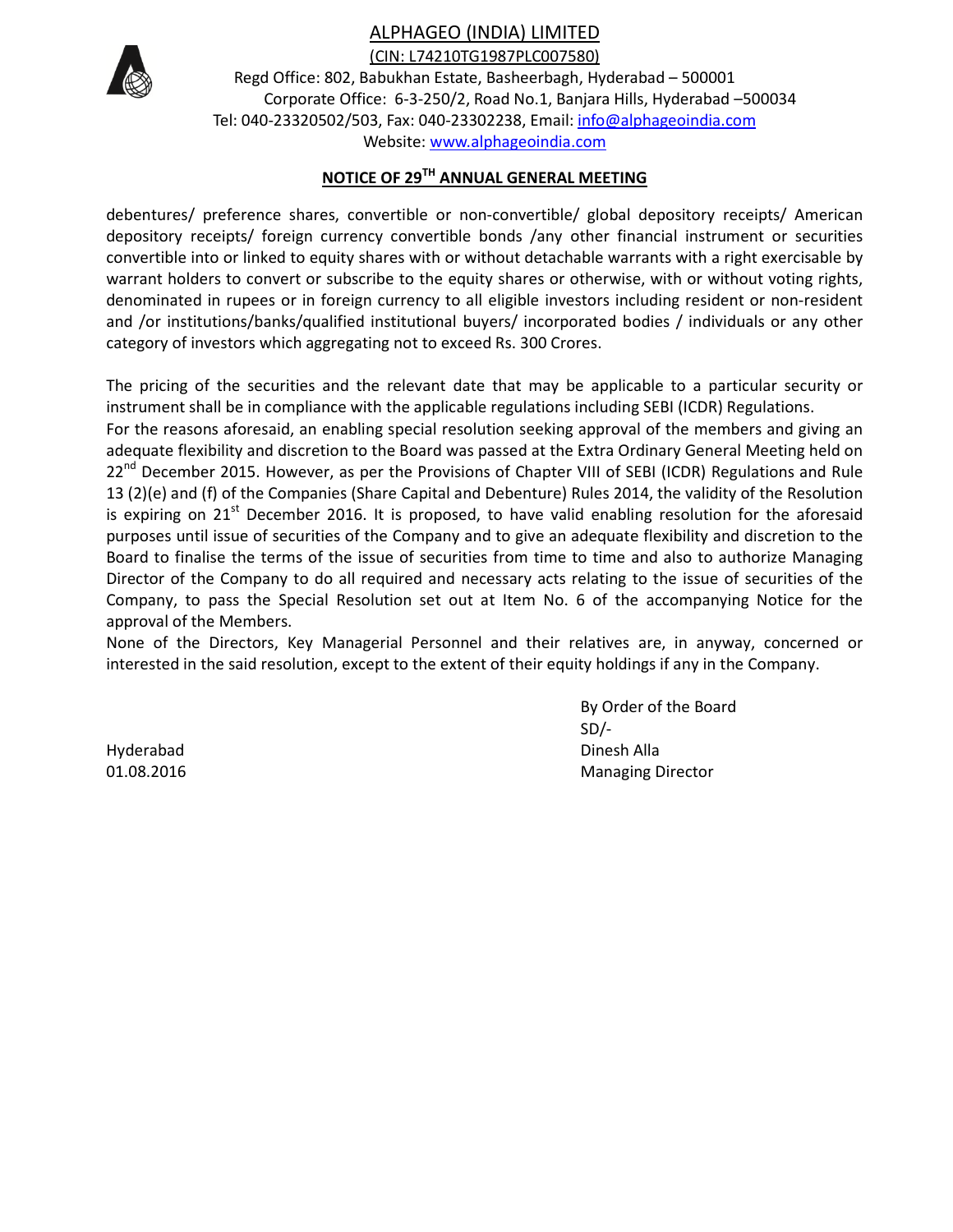

(CIN: L74210TG1987PLC007580)

Regd Office: 802, Babukhan Estate, Basheerbagh, Hyderabad – 500001 Corporate Office: 6-3-250/2, Road No.1, Banjara Hills, Hyderabad –500034 Tel: 040-23320502/503, Fax: 040-23302238, Email: info@alphageoindia.com Website: www.alphageoindia.com

# **NOTICE OF 29TH ANNUAL GENERAL MEETING**

### **Share Transfer Agent: Karvy Computershare Private Limited, Karvy Selenium, Tower B, Plot 31-32, Gachibowli, Financial District, Nanakramguda, Serilingampally, Hyderabad-500032**

### **ATTENDANCE SLIP**

| Regd. Folio. No.          | *DP ID:     |  |
|---------------------------|-------------|--|
| No. of Equity Shares held | *Client ID: |  |

| Name of Shareholder |  |
|---------------------|--|
| Name of Proxy       |  |

I/We hereby record my/our presence at the 29<sup>th</sup> Annual General Meeting of the Alphageo (India) Limited, held on Thursday, 29<sup>th</sup> September 2016 at 11.00 AM at "Sundarayya Vignana Kendram, 1-8-1/B/25 A, Baghlingampally, Hyderabad – 500 044.

\_\_\_\_\_\_\_\_\_\_\_\_\_\_\_\_\_\_\_\_\_\_\_\_\_\_ \_\_\_\_\_\_\_\_\_\_\_\_\_\_\_\_\_\_\_\_\_\_\_\_\_\_

### **SIGNATURE OF THE MEMBER OR THE PROXY ATTENDING THE MEETING**

If Member, Please sign here If Member, Please sign here If Proxy, Please sign here

Notes: This form should be signed and handed over at the Meeting Venue. \*Applicable for investors holding shares in electronic form.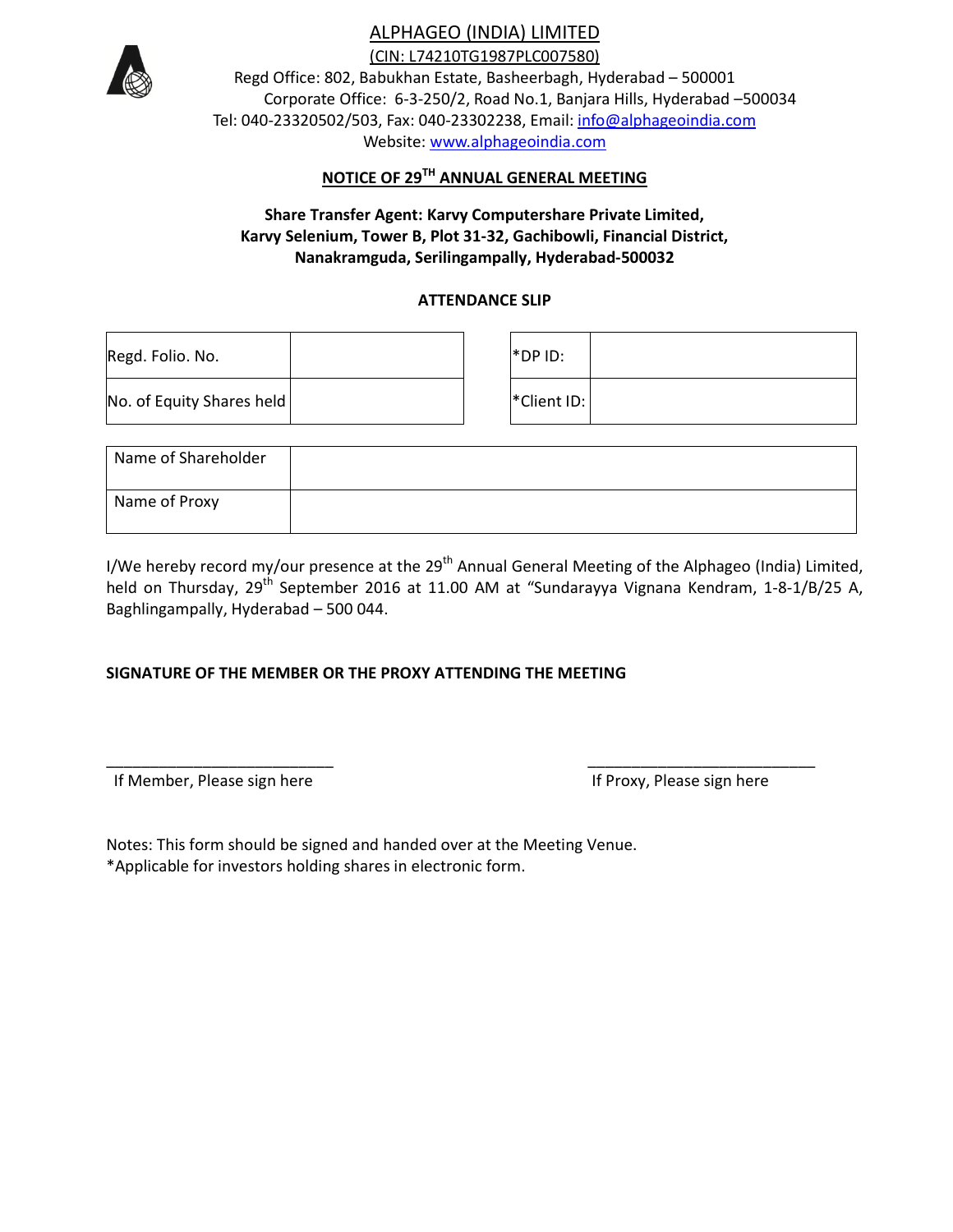

(CIN: L74210TG1987PLC007580)

Regd Office: 802, Babukhan Estate, Basheerbagh, Hyderabad – 500001 Corporate Office: 6-3-250/2, Road No.1, Banjara Hills, Hyderabad –500034 Tel: 040-23320502/503, Fax: 040-23302238, Email: info@alphageoindia.com Website: www.alphageoindia.com

# **NOTICE OF 29TH ANNUAL GENERAL MEETING**

# **29TH ANNUAL GENERAL MEETING- 29TH SEPTEMBER, 2016**

#### **PROXY FORM**

Pursuant to Section 105(6) of the Companies Act, 2013 and rule 19(3) of the Companies (Management and Administration) Rules, 2014

| appoint: | 1. Name: |  |
|----------|----------|--|
|          | Address: |  |
|          |          |  |
|          | 2. Name: |  |
|          |          |  |
|          |          |  |
|          |          |  |
|          |          |  |
|          |          |  |

as my/our proxy to attend and vote (on a poll) for me/us and on my/our behalf at the 29<sup>th</sup> Annual General Meeting of the Company, to be held on Thursday of 29<sup>th</sup> September 2016 at 11.00 A.M. at "Sundarayya Vignana Kendram, 1-8-1/B/25 A, Baghlingampally, Hyderabad-500 044 and at any adjournment thereof in respect of such resolutions as are indicated below:

\*\* I/We wish my above proxy (ies) to vote in the manner as indicated in the box below: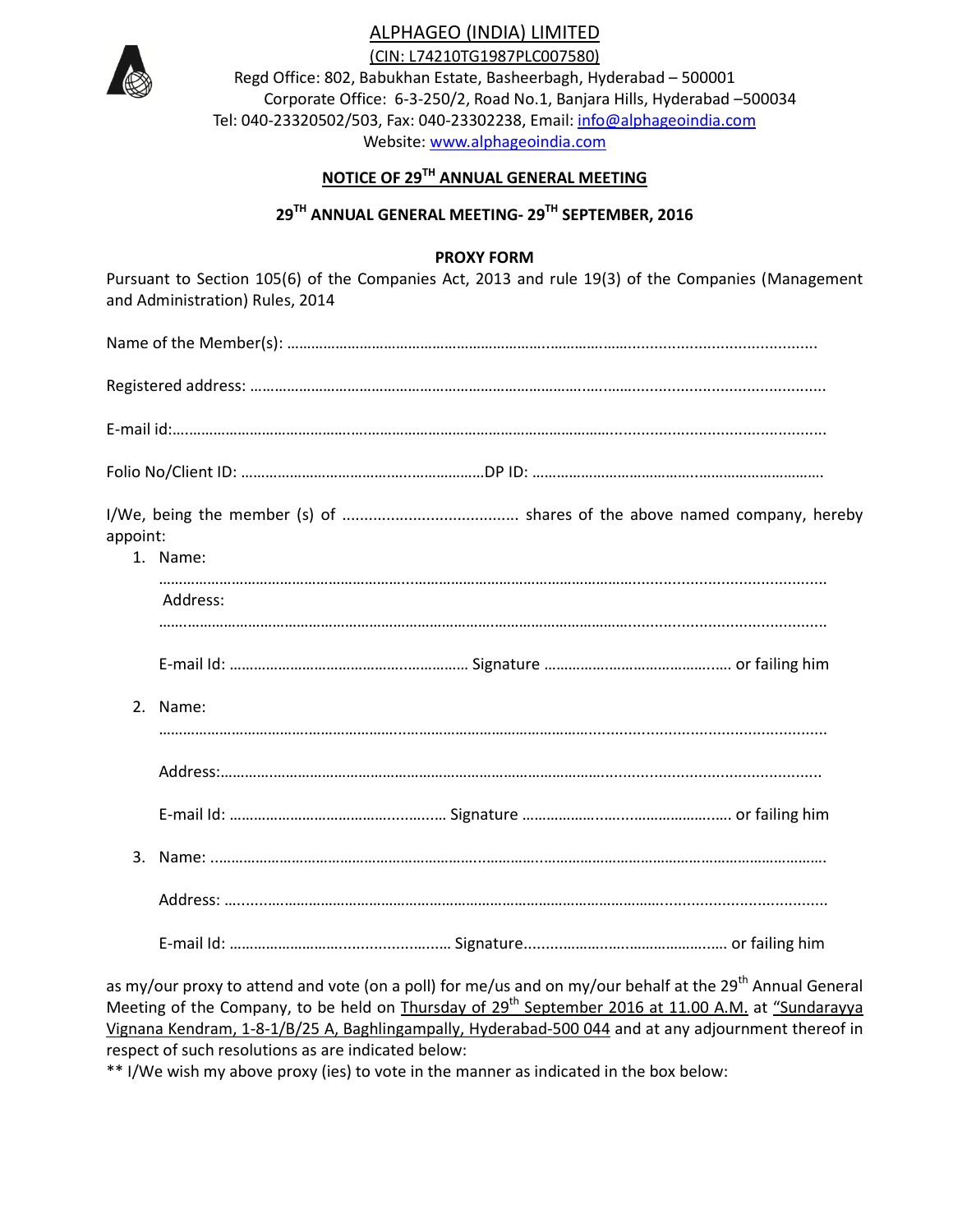

(CIN: L74210TG1987PLC007580)

Regd Office: 802, Babukhan Estate, Basheerbagh, Hyderabad – 500001 Corporate Office: 6-3-250/2, Road No.1, Banjara Hills, Hyderabad –500034 Tel: 040-23320502/503, Fax: 040-23302238, Email: info@alphageoindia.com

Website: www.alphageoindia.com

## **NOTICE OF 29TH ANNUAL GENERAL MEETING**

| <b>S. No.</b>    | <b>Resolutions</b>                                                                                                                                                                         | For | <b>Against</b> | <b>Abstain</b> |
|------------------|--------------------------------------------------------------------------------------------------------------------------------------------------------------------------------------------|-----|----------------|----------------|
| 1. a.            | Adoption of Audited Financial Statements of the Company for the Financial<br>Year ended 31 <sup>st</sup> March, 2016 together with the Reports of the Directors' and<br>Auditors' thereon. |     |                |                |
| 1.b.             | Adoption of Audited Consolidated Financial Statements of the Company for<br>the Financial Year ended on 31 <sup>st</sup> March 2016 together with Report of Auditors<br>thereon.           |     |                |                |
| 2.               | Declaration of Dividend on Equity Shares for the year ended 31 <sup>st</sup> March 2016.                                                                                                   |     |                |                |
| $\overline{3}$ . | Re-appointment of Mr. Rajesh Alla (DIN: 01657395) as Director of the<br>Company, who retires by rotation, and being eligible offers himself for re-<br>appointment.                        |     |                |                |
| 4.               | Ratification of Appointment of Auditors' till the conclusion of 30 <sup>th</sup> Annual<br>General meeting and fix their remuneration.                                                     |     |                |                |
| 5.               | Re-appointment of Mr. Dinesh Alla (DIN 01843423) Director of the Company,<br>as Managing Director of the Company and to fix his remuneration.                                              |     |                |                |
| 6.               | Issue of Securities of the Company.                                                                                                                                                        |     |                |                |

| Signed thisday of  2016         | Signature of shareholder         | Affix<br>Revenue<br>Stamp here                          |
|---------------------------------|----------------------------------|---------------------------------------------------------|
| Signature of first proxy holder | Signature of Second proxy holder |                                                         |
|                                 |                                  | $\sim$ $\sim$ $\sim$ $\sim$ $\sim$ $\sim$ $\sim$ $\sim$ |

Signature of Third proxy holder

\*\* This is only optional. Please put a '√' in the appropriate column against the resolutions indicated in the Box. Alternatively, the number of shares may be mentioned in the appropriate column in respect of which the shareholder(s) would like his /their proxy to vote. If all the columns are left blank against any one or all the resolutions, the Proxy will be entitled to vote in the manner as he/she thinks appropriate. **Notes:** 

- **1. This form of proxy in order to be effective should be duly completed and deposited at the Corporate Office of the Company, not less than 48 hours before the commencement of the meeting.**
- 2. The proxy need not be a member of the Company. Appointing a proxy does not prevent a member from attending the meeting in person if the member so wishes.
- 3. In the case the appointer is a body corporate, the proxy form should be signed under its seal or be signed by an officer or an attorney duly authorised by it and an authenticated copy of such authorisation should be attached to the proxy form.
- 4. A person can act as proxy on behalf of such number of Members not exceeding fifty and holding in the aggregate not more than ten percent of the total share capital of the Company carrying voting rights. Further, a member holding more than ten percent, of the total share capital of the company carrying voting rights may appoint a single person as proxy and such person shall not act as proxy for any other person or Member.
- 5. In case of joint holders, the signature of any one holder will be sufficient, but names of all the joint holders should be stated.